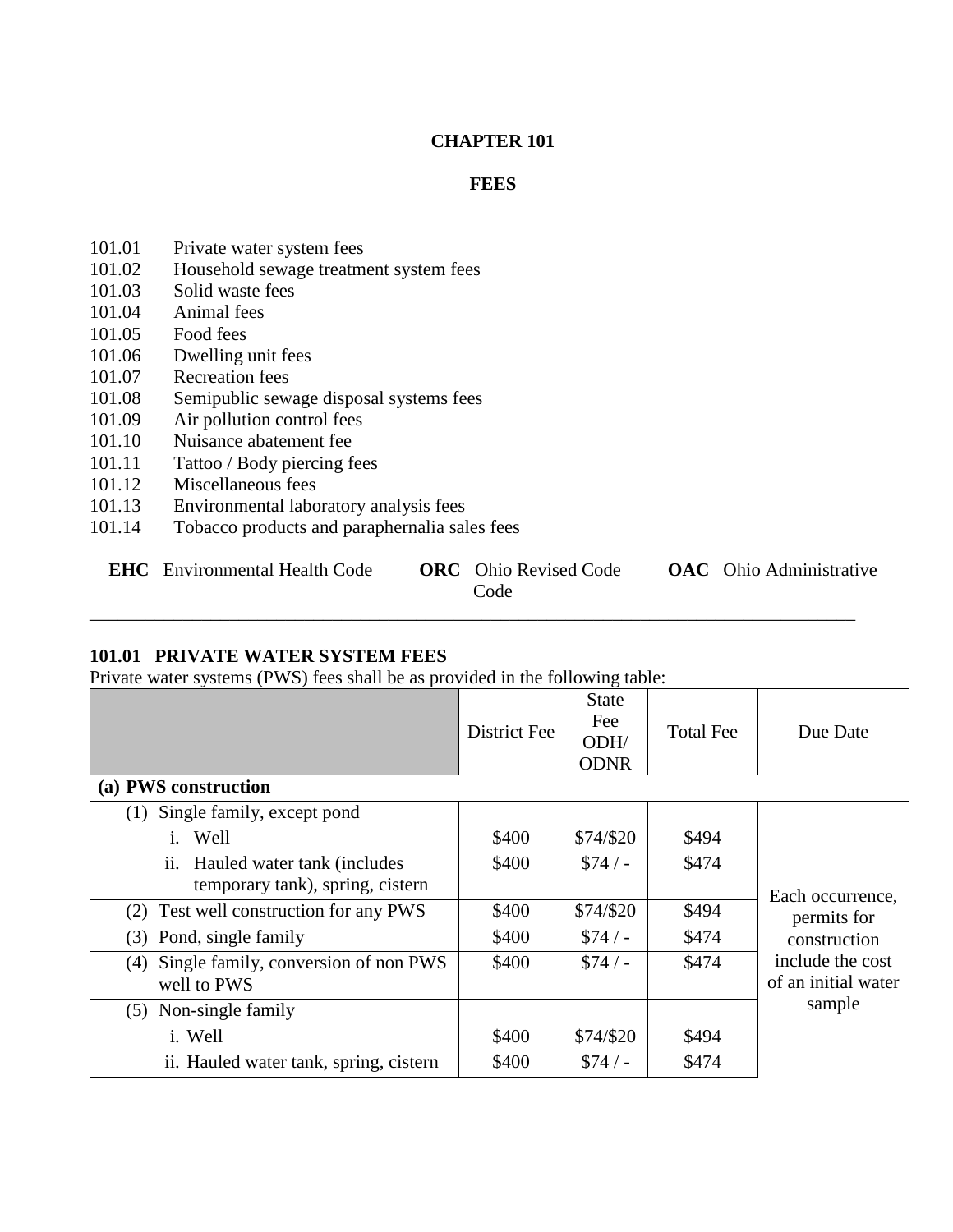| (6) Non-single family, conversion of a<br>non PWS well to PWS                            | \$400               | $$74/-$ | \$474               |                                                         |
|------------------------------------------------------------------------------------------|---------------------|---------|---------------------|---------------------------------------------------------|
| Alteration, single family (includes<br>(7)<br>connection to public water)                | \$200               | $-/-$   | \$200               |                                                         |
| (8) Alteration, non-single family (includes<br>connection to public water)               | \$200               | $-/-$   | \$200               |                                                         |
| Sealing or decommissioning, single<br>(9)<br>family                                      | \$100               | $-/-$   | \$100               | Each occurrence,<br>permits for                         |
| (10) Sealing or decommissioning, non-<br>single family                                   | \$100               | $-/-$   | \$100               | construction<br>include the cost<br>of an initial water |
| (11) Application for a variance, non-<br>refundable                                      |                     |         |                     | sample                                                  |
| i. Individual BOH review required                                                        | \$300               | $-/-$   | \$300               |                                                         |
| ii. Blanket BOH approval eligible                                                        | \$150               | $-/-$   | \$150               |                                                         |
| (12) Water re-sample for permit<br>compliance                                            | \$72                | $-/-$   | \$72                |                                                         |
| (13) Inspection of a PWS contractor                                                      | \$300               | $-/-$   | \$300               |                                                         |
| (14) Water hauler                                                                        |                     |         |                     |                                                         |
| i. Registration                                                                          | \$120               | $-/-$   | \$120               |                                                         |
| ii. Vehicle inspection (each vehicle)                                                    | \$70                | $-/-$   | \$70                |                                                         |
| (15) Penalty for working without approval                                                | 25% of              | $-/-$   | 25% of              |                                                         |
|                                                                                          | district fee        |         | district fee        |                                                         |
| (b) Fees for the collection of private water<br>system samples                           |                     |         |                     |                                                         |
| (1) Sample collection                                                                    | $$50 + lab$<br>fee  | $-/-$   | $$50 + lab$<br>fee  | <b>Each Occurrence</b>                                  |
| (2) Physician or staff request                                                           | Fee waived          | $-/-$   | Fee waived          | n/a                                                     |
| (3) Sample involving special collection<br>and/or shipment                               | $$100 + lab$<br>fee | $-/-$   | $$100 + lab$<br>fee | <b>Each Occurrence</b>                                  |
| (4) PWS testing for oil $\&$ gas drilling, first<br>sample                               | $$200 + lab$<br>fee | $-/-$   | $$200 + lab$<br>fee | <b>Each Occurrence</b>                                  |
| (5) PWS testing for oil $&$ gas drilling,<br>second and subsequent sample                | $$100 + lab$<br>fee | $-/-$   | $$100 + lab$<br>fee | Each Occurrence                                         |
| (c) Fee for water sample processing and                                                  |                     |         |                     |                                                         |
| filing                                                                                   |                     |         |                     |                                                         |
| (for sample results received from a PWS<br>that is required to be reported to the Health | \$30                | $-/-$   | \$30                | <b>Each Occurrence</b>                                  |
| District, e.g. bed & breakfast, small motel                                              |                     |         |                     |                                                         |
| and is not collected by SCPH.)                                                           |                     |         |                     |                                                         |
| (d) Fee for supplying and/or hauling water                                               |                     |         |                     |                                                         |
| from an unapproved water source to a                                                     | \$500               | $-/-$   | \$500               | Each Occurrence                                         |
| <b>PWS</b>                                                                               |                     |         |                     |                                                         |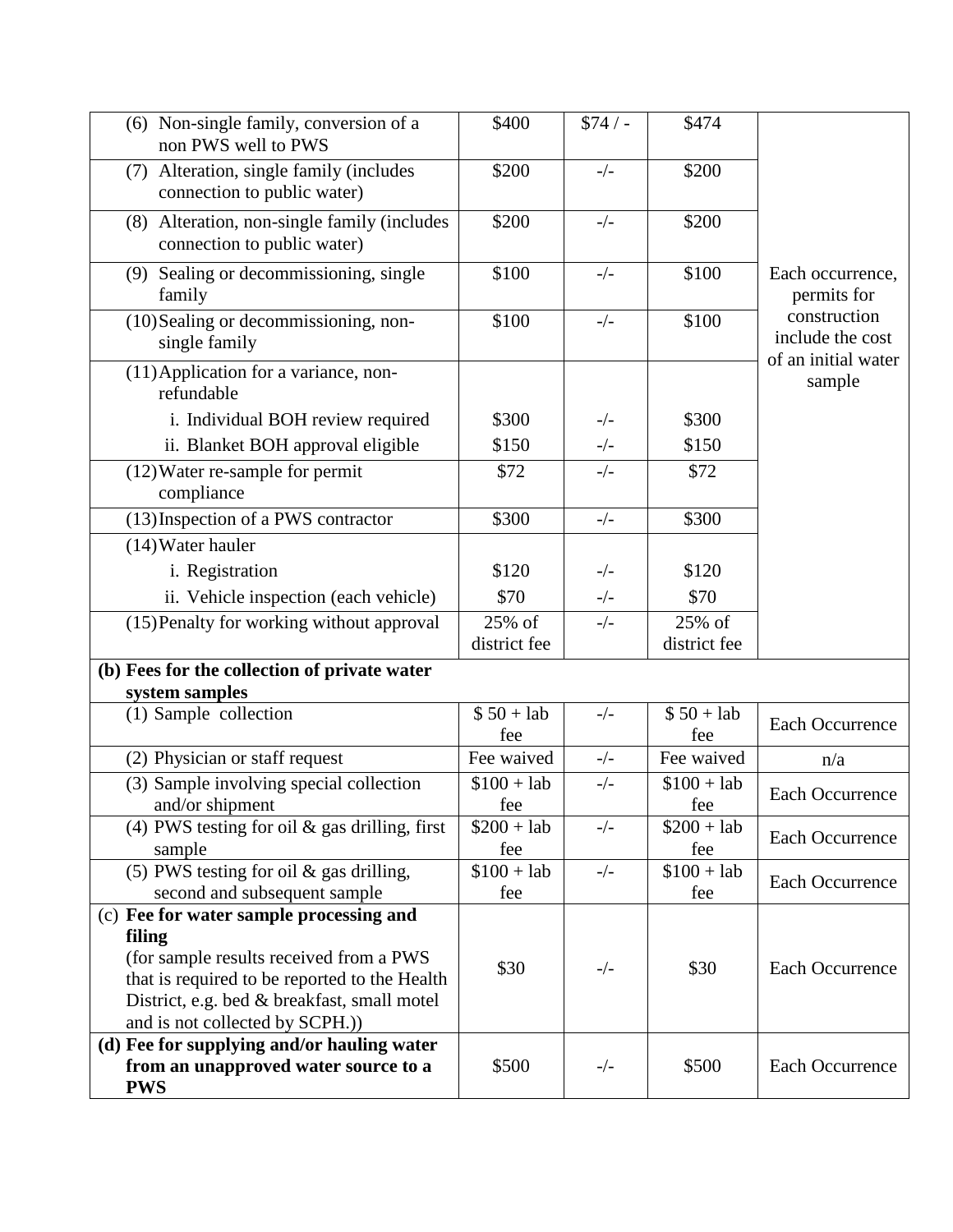Point of sale real estate evaluation fees of water systems - see ORC 3709.09 and EHC Ch. 201 and EHC Ch. 101.06

Private water system fees - see ORC 3709.09, ORC 3701/344 and OAC 3701-28-01 through 3701-28-2106

## **101.02 SEWAGE TREATMENT SYSTEM FEES.**

Sewage treatment system (STS) refers to both Household Sewage Treatment System (HSTS) and to Small Flow On-Site Sewage Treatment System (SFOSTS). Each fee category applies to both unless otherwise specified. GWRS refers to Gray Water Recycling Systems and are distinct from STS. STS & GWRS fees shall be as provided in the following table:

|                                                | District<br>Fee | <b>State Fee</b> | <b>Total Fee</b> | Due Date        |
|------------------------------------------------|-----------------|------------------|------------------|-----------------|
| (a) Application for Site Review:               |                 |                  |                  |                 |
| (a1) New HSTS or SFOSTS                        | \$450           | $\mathcal{S}$ -  | \$450            | Each            |
| (a2) Replacement HSTS or SFOSTS                | \$150           | $\mathsf{\$}$ -  | \$150            | Occurrence      |
| $(a3)$ Type 1 GWRS                             | \$150           | $\mathsf{\$}$ -  | \$150            |                 |
| $(a4)$ Type 2, 3 or 4 GWRS                     | \$150           | $\mathsf{\$}$    | \$150            |                 |
| (b) Application for Soil Evaluation:           |                 |                  |                  |                 |
| (b1) New HSTS or SFOSTS                        | \$300           | $\mathcal{S}$ -  | \$300            | Each            |
| (b2) Replacement HSTS or SFOSTS                | \$150           | $\frac{1}{2}$    | \$150            | Occurrence      |
| $(b3)$ GWRS Type 3 or 4                        | \$150           | $\mathsf{\$}$ -  | \$150            |                 |
|                                                | Service         |                  | Service          | Service not     |
| (c) Application for Design of an STS, SFOSTS   | not             |                  | not              | Provided        |
| or GWRS                                        | Provided        |                  | Provided         |                 |
| (d) Installation Permit HSTS or GWRS:          |                 |                  |                  |                 |
| (d1) New HSTS                                  | \$375           | \$74             | \$449            | Each            |
| (d2) Replacement & renewal HSTS                | \$375           | \$74             | \$449            | Occurrence      |
| (d3) Type 1 GWRS                               | \$150           | $\mathcal{S}$ -  | \$150            |                 |
| $(d4)$ Type 2, 3 or 4 GWRS                     | \$150           | \$74             | \$224            |                 |
| (e) Alteration Permit HSTS or GWRS:            |                 |                  |                  |                 |
| (e1) Alteration existing HSTS                  | \$150           | \$35             | \$185            | Each            |
| (e2) Alteration of an existing type 1 GWRS     | \$150           | $\mathsf{S}$ -   | \$150            | Occurrence      |
| (e3) Alteration of an existing type 2,3,4 GWRS | \$150           | \$35             | \$185            |                 |
| (f) Installation Permit SFOSTS                 |                 |                  |                  | Each            |
| (f1) New SFOSTS                                | \$375           | \$74             | \$449            | Occurrence      |
| (f2) Replacement & renewal SFOSTS              | \$375           | \$74             | \$449            |                 |
|                                                |                 |                  |                  | Each            |
| (g) Alteration Permit SFOSTS                   | \$150           | \$35             | \$185            | Occurrence      |
| (h) Operation Permit by system type            |                 |                  |                  |                 |
| (h1) NPDES regulated system                    | \$27            | $\frac{1}{2}$    | \$27             | Annually        |
| (h2) Septic tank to on-lot leaching component, | \$27            | $\mathsf{\$}$    | \$27             | 1 x every 2 yrs |
| no pretreatment                                |                 |                  |                  |                 |
| (h3) All other STS and SFOSTS                  | \$27            | $\frac{1}{2}$    | \$27             | 1 x every 2 yrs |
| $(h4)$ Type 2, 3 and 4 GWRS                    | \$15            | $\mathsf{\$}$ -  | \$15             | 1 x every 2 yrs |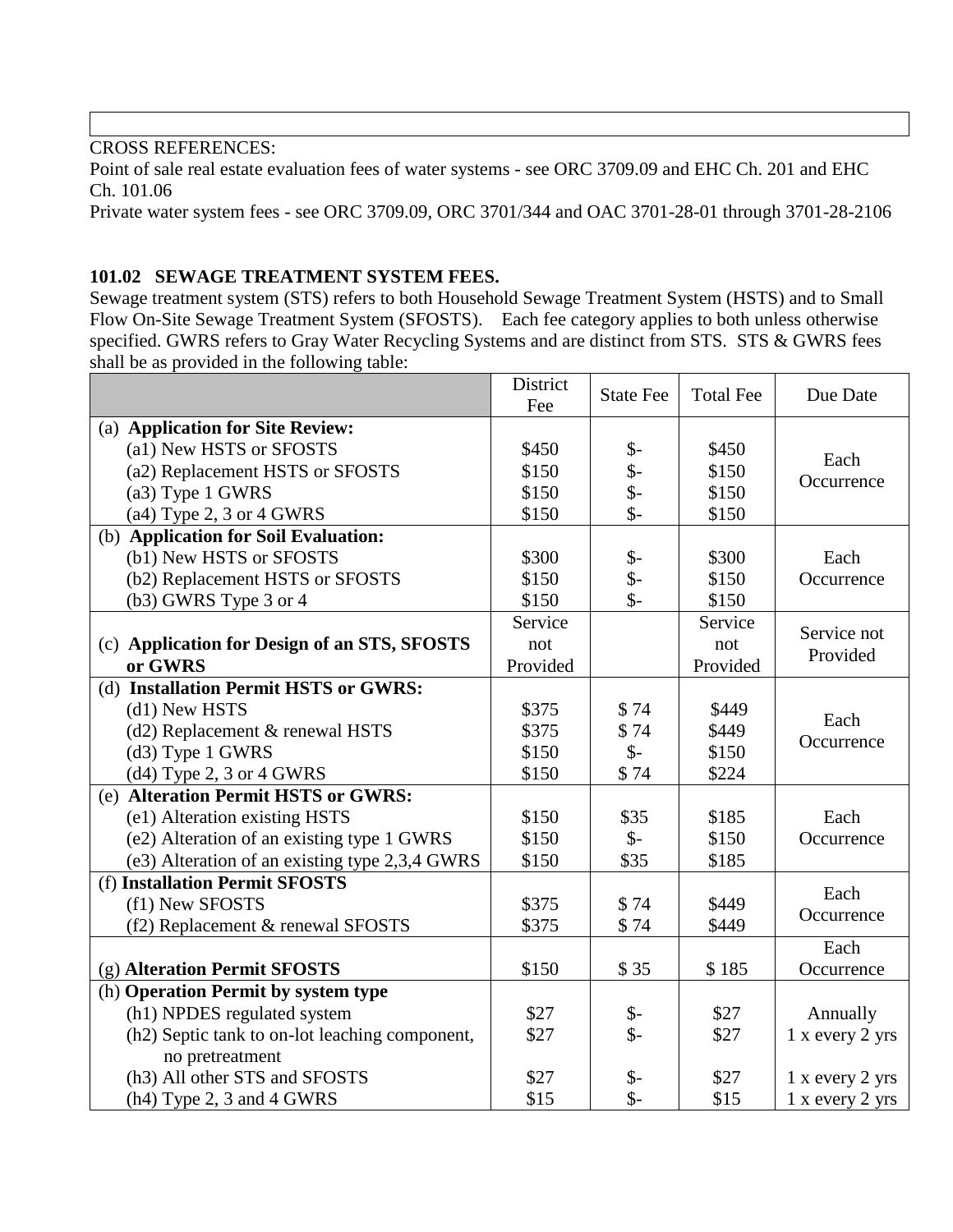| (i) Registration of installers, service providers                                                        |          |                         |          |                |
|----------------------------------------------------------------------------------------------------------|----------|-------------------------|----------|----------------|
| and septage haulers:                                                                                     |          |                         |          |                |
| (i1) Installer registration                                                                              | \$150    | $\mathcal{S}$ -         | \$150    | December 31    |
| (i2) Septage hauler registration                                                                         | \$100    | $\mathcal{S}$ -         | \$100    |                |
| (i3) Service provider registration                                                                       | \$150    | $\frac{1}{2}$           | \$150    |                |
| (j) Septage hauler vehicle permits - each vehicle                                                        | \$55     | $\overline{\mathbb{S}}$ | \$55     | December 31    |
| (k) Inspection to verify operation                                                                       |          |                         |          |                |
| (k1) STS or GWRS                                                                                         | \$90     | $\frac{1}{2}$           | \$90     | Within 60 days |
| (k2) Re-inspection for non-compliance                                                                    | \$150    | $\mathsf{\$}$ -         | \$150    | of inspection  |
|                                                                                                          |          |                         |          | Each           |
| (l) Abandonment permit                                                                                   |          |                         |          | Occurrence     |
| $(11) STS$ or type 2, 3 or 4 GWRS                                                                        | \$100    | $\frac{1}{2}$           | \$100    | Each           |
| $(12)$ type 1 GWRS                                                                                       | \$100    | $\mathsf{\$}$           | \$100    | Occurrence     |
| (m) Application for a Variance                                                                           |          |                         |          |                |
| (m1) Individual BOH review required                                                                      | \$300    | $\mathsf{\$}$ -         | \$300    | Each           |
| (m2) Blanket BOH approval eligible                                                                       | \$150    | $\mathcal{S}$ -         | \$150    | Occurrence     |
|                                                                                                          |          |                         |          | Each           |
| (n) Collection and examination of effluent                                                               |          |                         |          | Occurrence     |
| samples                                                                                                  |          |                         |          |                |
| (n1) CBOD/TSS (5-Day Carbonaceous                                                                        |          |                         |          | Each           |
| Biological Oxygen Demand and Total                                                                       | \$95     | $\mathcal{S}$ -         | \$95     | Occurrence     |
| Suspended Solids).                                                                                       |          |                         |          | Each           |
| (n2) FC (Fecal coliform) or E. coli                                                                      | \$75     |                         | \$75     | Occurrence     |
| $(n3)$ CBOD/TSS & FC                                                                                     | \$110    | $S-$<br>$S-$            | \$110    | Each           |
| (n4) NPDES Sampling                                                                                      | $$110 +$ |                         | $$110 +$ | Occurrence     |
|                                                                                                          | Lab cost |                         | Lab cost |                |
| (o) A site review, evaluation and approval or                                                            |          |                         |          |                |
| disapproval of land application of septage                                                               | \$300    | $\mathsf{S}$ -          | \$300    | Annually       |
| (p) Subdivision Review, Major Subdivisions:                                                              |          |                         |          | Each           |
| Note: each individual lot must also have a site                                                          |          |                         |          | Occurrence     |
| review and soil evaluation prior to approval for                                                         | \$500    | $\mathcal{S}$ -         | \$500    |                |
| home construction of each lot                                                                            |          |                         |          |                |
| (q) Additional Fees:                                                                                     | 25% of   |                         | 25% of   | Each           |
| Working without permit and/or late payment                                                               | District | $\mathsf{S}$ -          | District | Occurrence     |
| penalty                                                                                                  | fee      |                         | fee      |                |
| Note: See EHC Ch.101.06 for fees related to sale and transfer of residential property served by a sewage |          |                         |          |                |
| treatment system.                                                                                        |          |                         |          |                |

Nuisance abatement fee - see EHC Resolution 121-92 adopted 8/13/92 *(Resolution 011-19 adopted 4/11/19)*

Point of sale real estate evaluation fees of sewage treatment systems - see EHC Ch.101

Gray water recycling systems – see EHC Ch. 400 and OAC 3701-29-176

STS operation and management, and owner education – see EHC Ch. 400 and OAC 3701-29-19

STS abandonment – see EHC Ch. 400 and OAC 3701-29-21

Fees and fee categories – see OAC 3701-29-05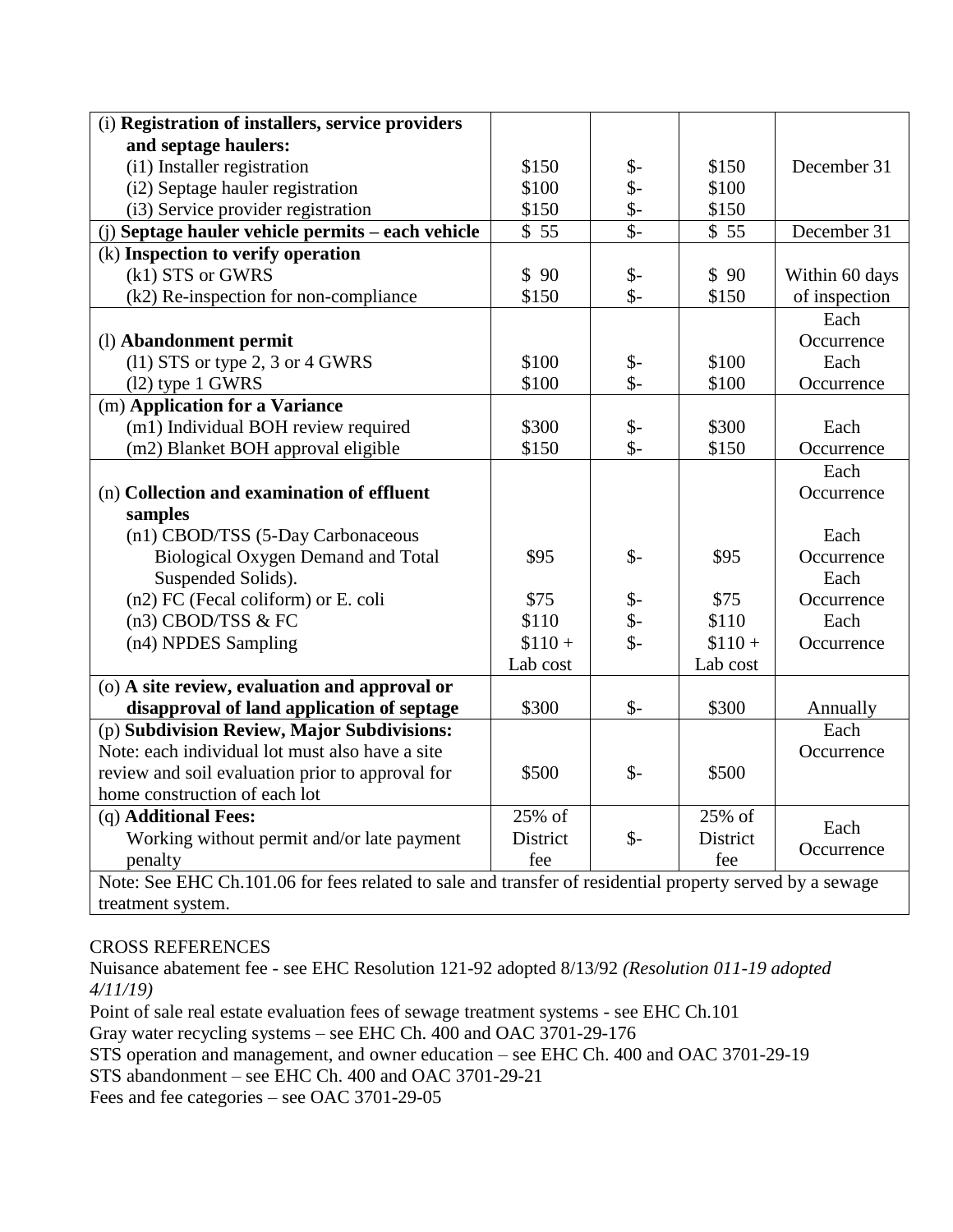Fees; disposition of proceeds – ORC 3718.06

#### **101.03 SOLID WASTE FEES**

Please see the appropriate Ohio Revised Code for current State of Ohio fee requirements:

- ORC 3734.06 For Solid and Infectious Waste Facility fees
- ORC 3714 For Construction and Demolition Debris Facility fees

ORC 3734.82 For Scrap Tire Facility and Transporter fees

#### **101.04 ANIMAL FEES**

Animal fees shall be as provided in the following table:

|                                                                   | District<br>Fee | <b>State</b><br>Fee | <b>Total Fee</b> | Due Date                              |
|-------------------------------------------------------------------|-----------------|---------------------|------------------|---------------------------------------|
| (a) Commercial aviary permit                                      | \$120           | $\mathbb{S}^-$      | \$120            | February 1                            |
| (b) Late payment penalty- Commercial Aviary<br>Permit             | 25%             | $\mathcal{S}$ -     | 25%              | February 2                            |
| (c) Permanent/Mobile Petting Zoo Permit                           | \$25            | $\mathcal{S}$ -     | \$25             | April 1                               |
| (d) Late payment penalty – Permanent/Mobile<br>Petting Zoo Permit | 25%             | $\mathbb{S}$        | 25%              | April 2                               |
| (e) Temporary Petting Zoo Permit                                  | \$25            | \$                  | \$25             | 5 days prior to<br>event              |
| (f) Late payment penalty-Temporary Petting<br>Zoo Permit          | 25%             | \$                  | 25%              | Less than 5<br>days prior to<br>event |

#### CROSS REFERENCES

Aviary permits - see EHC Ch. 602 Petting Zoos – see EHC CH. 603

## **101.05 FOOD FEES**

Fees for Food Service Operations & Retail Food Establishments shall be as provided in the following table:

|                                                  | District Fee | <b>State</b><br>Fee | <b>Total Fee</b>    | Due Date |
|--------------------------------------------------|--------------|---------------------|---------------------|----------|
| (a) <b>Commercial</b> under $25,000$ square feet |              |                     |                     |          |
| $(1)$ Risk Level 1                               | \$<br>134    | \$28                | \$<br>162           | March 1  |
| (2) Risk Level 2                                 | \$<br>152    | \$28                | \$<br>180           | March 1  |
| (3) Risk Level 3                                 | \$<br>290    | \$28                | \$<br>318           | March 1  |
| (4) Risk Level 4                                 | \$<br>370    | \$28                | \$<br>398           | March 1  |
| (b) <b>Commercial</b> over $25,000$ square feet  |              |                     |                     |          |
| (1) Risk Level 1                                 | \$<br>194    | \$28                | $\mathbb{S}$<br>222 | March 1  |
| (2) Risk Level 2                                 | \$<br>206    | \$28                | \$<br>234           | March 1  |
| (3) Risk Level 3                                 | \$<br>730    | \$28                | $\mathbb{S}$<br>758 | March 1  |
| (4) Risk Level 4                                 | 774<br>\$    | \$28                | \$<br>802           | March 1  |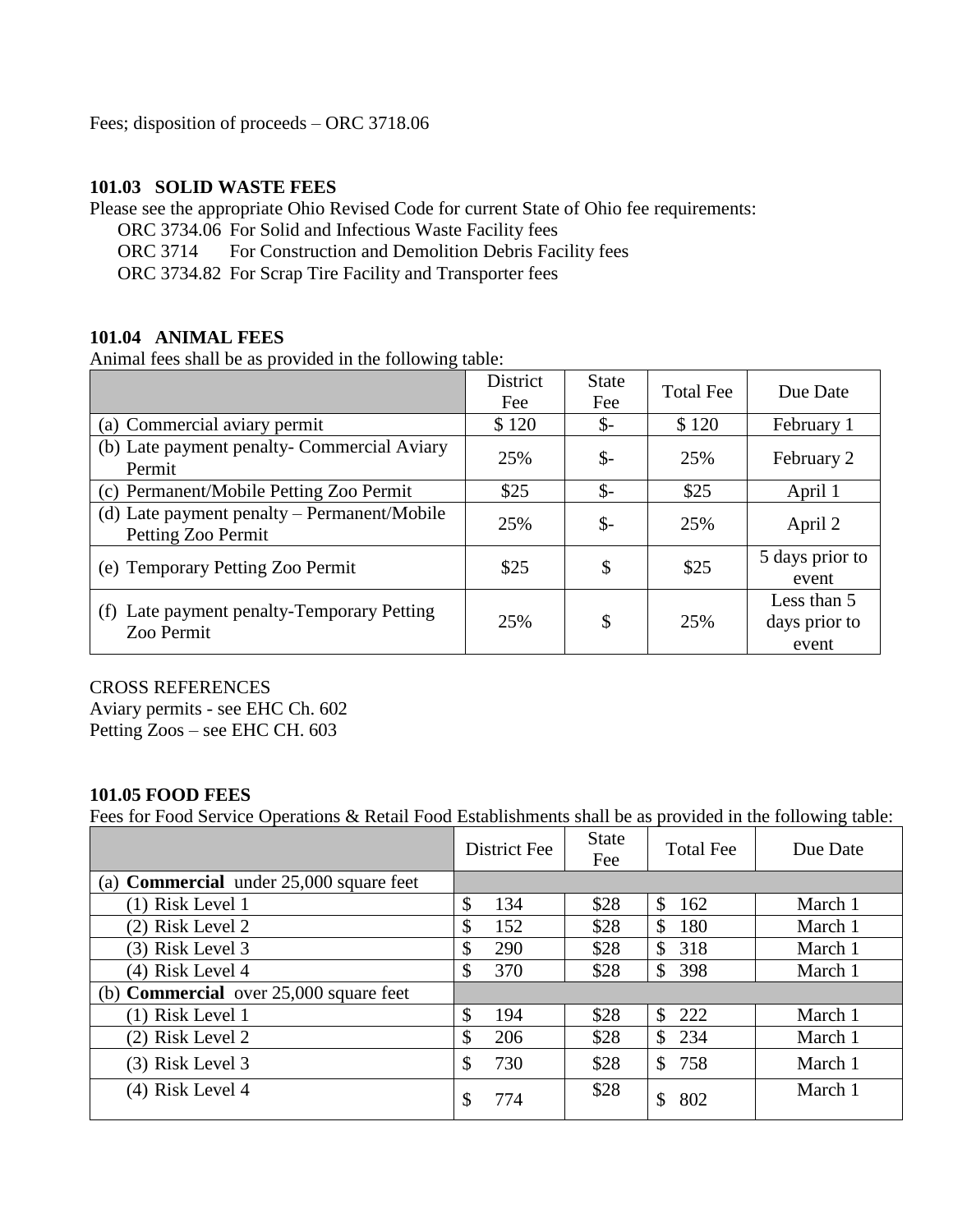| (c) <b>Non-commercial</b> under 25,000 square     |                      |                 |                      |                        |
|---------------------------------------------------|----------------------|-----------------|----------------------|------------------------|
| feet                                              |                      |                 |                      |                        |
| (1) Risk Level 1                                  | \$<br>67             | \$14            | \$<br>81             | March 1                |
| (2) Risk Level 2                                  | \$<br>76             | \$14            | \$<br>90             | March 1                |
| (3) Risk Level 3                                  | \$<br>145            | \$14            | \$<br>159            | March 1                |
| (4) Risk Level 4                                  | \$<br>185            | \$14            | $\mathbb{S}$<br>199  | March 1                |
| (d) <b>Non-commercial</b> over 25,000 square feet |                      |                 |                      |                        |
| (1) Risk Level 1                                  | \$<br>97             | \$14            | $\mathcal{S}$<br>111 | March 1                |
| (2) Risk Level 2                                  | \$<br>103            | \$14            | $\mathcal{S}$<br>117 | March 1                |
| (3) Risk Level 3                                  | \$<br>365            | \$14            | \$<br>379            | March 1                |
| (4) Risk Level 4                                  | \$<br>387            | \$14            | $\mathbb{S}$<br>401  | March 1                |
| (e) Mobile                                        | \$<br>248            | \$28            | \$<br>276            | March 1                |
| (f) Vending Machine Locations:                    | \$<br>17             | \$6             | $\mathbb{S}$<br>23   | March 1                |
|                                                   |                      |                 |                      |                        |
| (g) Late payment penalty:                         |                      |                 |                      |                        |
| (For a mobile or seasonal operation only          | 25% of               | $\mathcal{S}$ - | 25% of               | March 2                |
| assessed after the first day of operation in a    | District fee         |                 | District fee         |                        |
| new licensing period.)                            |                      |                 |                      |                        |
| (h) Temporary Food Operations:                    | $\mathcal{S}$<br>140 | $\mathsf{\$}$ - | $\mathcal{S}$<br>140 | <b>Each Occurrence</b> |
| <b>Non-Commercial Temporary Food</b><br>(i)       | \$<br>70             | $S-$            | \$<br>70             | <b>Each Occurrence</b> |
| <b>Operations</b>                                 |                      |                 |                      |                        |
| (j) Plan Review Fee (All Risk Levels,             | \$425                | $\mathcal{S}$ - | \$425                | <b>Each Occurrence</b> |
| Commercial and Non-commercial)                    |                      |                 |                      |                        |
| (k) Food Protection Certified Training:           |                      |                 |                      |                        |
| <b>Level 1</b>                                    | \$25                 | $S-$            | \$25                 | Each Occurrence        |
|                                                   |                      |                 |                      | Per person             |
| (1) Food Protection Certified Training:           | $$100+$              | $S-$            | $$100+$              |                        |
| Level 2                                           | \$ materials         |                 | \$ materials         |                        |
|                                                   |                      |                 |                      |                        |

Food license fees - see ORC 3717.07, 3717.25, 3717.45, OAC 3701.21.02.2, 901:3-02, 901:3-3-03 & 901:3- 4-04

Nuisance abatement fee - see EHC Resolution 121-92 adopted 8/13/92 *(Resolution 011-19 adopted 4/11/19)*

# **101.06 DWELLING UNIT FEES.**

Dwelling unit fees shall be as provided in the following table:

|                                             | District<br>Fee | <b>State</b><br>Fee | <b>Total Fee</b> | Due Date   |
|---------------------------------------------|-----------------|---------------------|------------------|------------|
| (a) Lead paint assessment upon request      |                 |                     |                  |            |
| Full Paint inspection (dust and soil<br>(1) |                 |                     |                  |            |
| sampling not included; includes report)     | \$300           | $\mathcal{S}$       | \$300            | Each       |
| i. Partial Paint Insp: 1-10 tests           | \$125           |                     | \$125            | Occurrence |
| ii. Partial Paint Insp: 11-20 tests         | \$200           |                     | \$200            |            |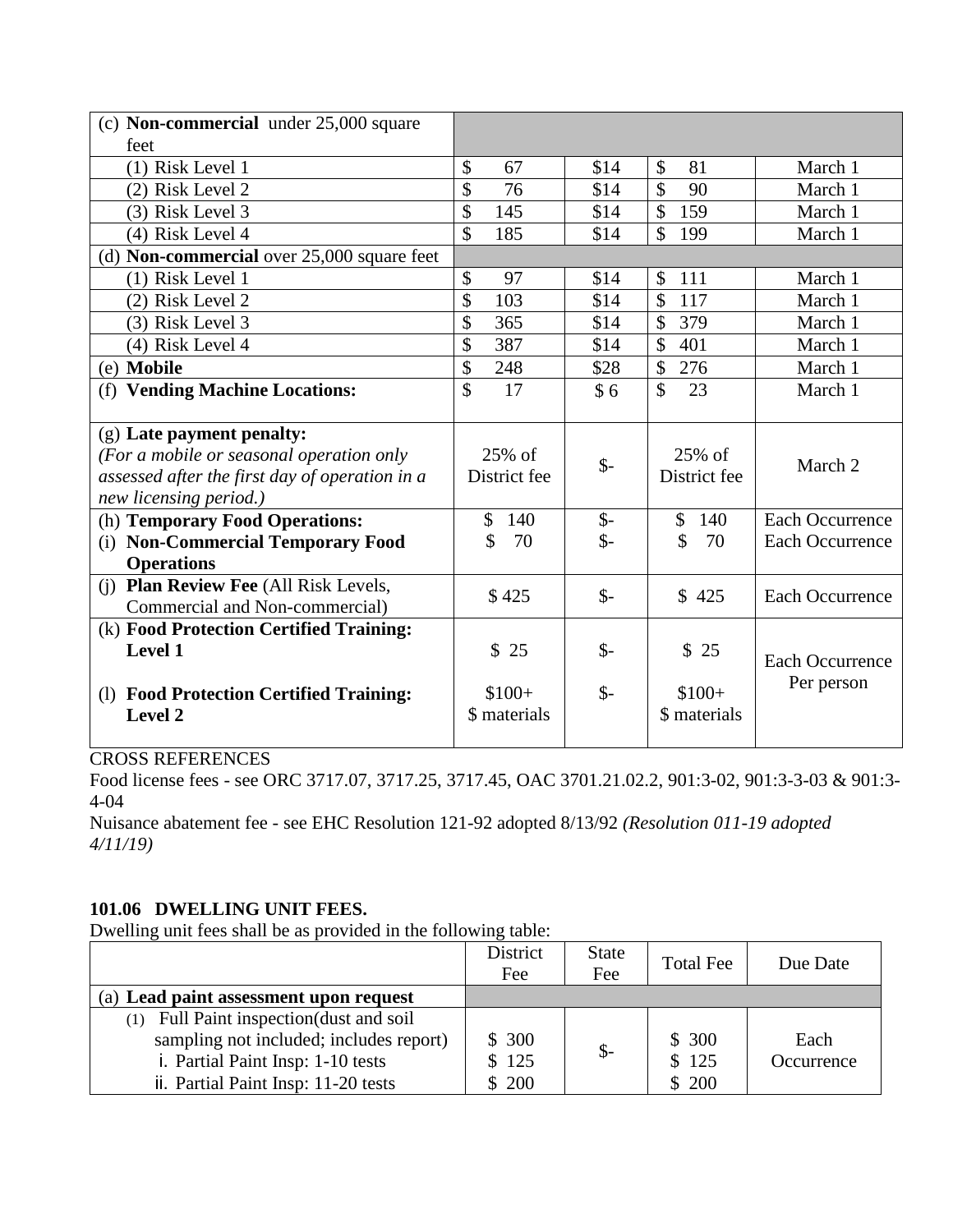| (2) Lead based-paint inspection with lead<br>risk assessment(includes necessary dust<br>and/or soil samples and report)                                                       | \$700          | $\mathsf{S}$ -  | \$ 700         | Each<br>Occurrence                                      |
|-------------------------------------------------------------------------------------------------------------------------------------------------------------------------------|----------------|-----------------|----------------|---------------------------------------------------------|
| (3) Lead risk assessment (includes dust and<br>soil samples and report; only test impact<br>friction and deteriorated paint surfaces)                                         | \$500          | $\mathcal{S}$ - | \$500          | Each<br>Occurrence                                      |
| (4) Lead clearance test (includes necessary<br>dust and/or soil samples)<br>(a) Re-clearance with failure                                                                     | \$500<br>\$250 | $\mathsf{S}$ -  | \$500<br>\$250 | Each<br>Occurrence                                      |
| (5) Lead paint assessment associated with<br>childhood lead poisoning                                                                                                         | \$0            | $\mathcal{S}$ - | \$0            | n/a                                                     |
| (b) Point of Sale real estate evaluation of a:                                                                                                                                |                |                 |                |                                                         |
| (1) Private water system and sewage<br>treatment system                                                                                                                       | \$550          | $\mathsf{S}$ -  | \$550          | Includes initial<br>sample                              |
| (2) Private water system only                                                                                                                                                 | \$175          | $\mathcal{S}$ - | \$175          | Includes initial<br>sample                              |
| (3) Sewage treatment system only                                                                                                                                              | \$375          | $\mathsf{S}$ -  | \$375          |                                                         |
| (c) Point of Sale real estate transfer<br>evaluation review & Certificate of<br><b>Review</b> (evaluation performed by a<br>registered evaluator and reviewed by the<br>SCPH) |                |                 |                |                                                         |
| (1) Private water system and sewage<br>treatment system                                                                                                                       | \$90           | $\mathsf{\$}$   | \$90           | Within 3<br>business days<br>of a private<br>evaluation |
| (2) Private water system only                                                                                                                                                 | \$45           | $\mathsf{S}$ -  | \$45           | Within 3<br>business days<br>of a private<br>evaluation |
| (3) Sewage treatment system only                                                                                                                                              | \$45           | $\mathcal{S}$ - | \$45           | Within 3<br>business days<br>of a private<br>evaluation |

Fees and fee categories – see OAC 3701-29-05

Board of Health to establish uniform system of fees, adoption of rules ORC 3709.09

# **101.07 RECREATION FEES.**

Recreation fees shall be as provided in the following table:

|                                            | District<br>Fee | <b>State</b><br>Fee | <b>Total Fee</b> | Due Date |
|--------------------------------------------|-----------------|---------------------|------------------|----------|
| (a) Public swimming pool, spa, special use |                 |                     |                  |          |
| pool                                       |                 |                     |                  |          |
| (1) individual license                     | 200             | \$80                | \$280            | April 30 |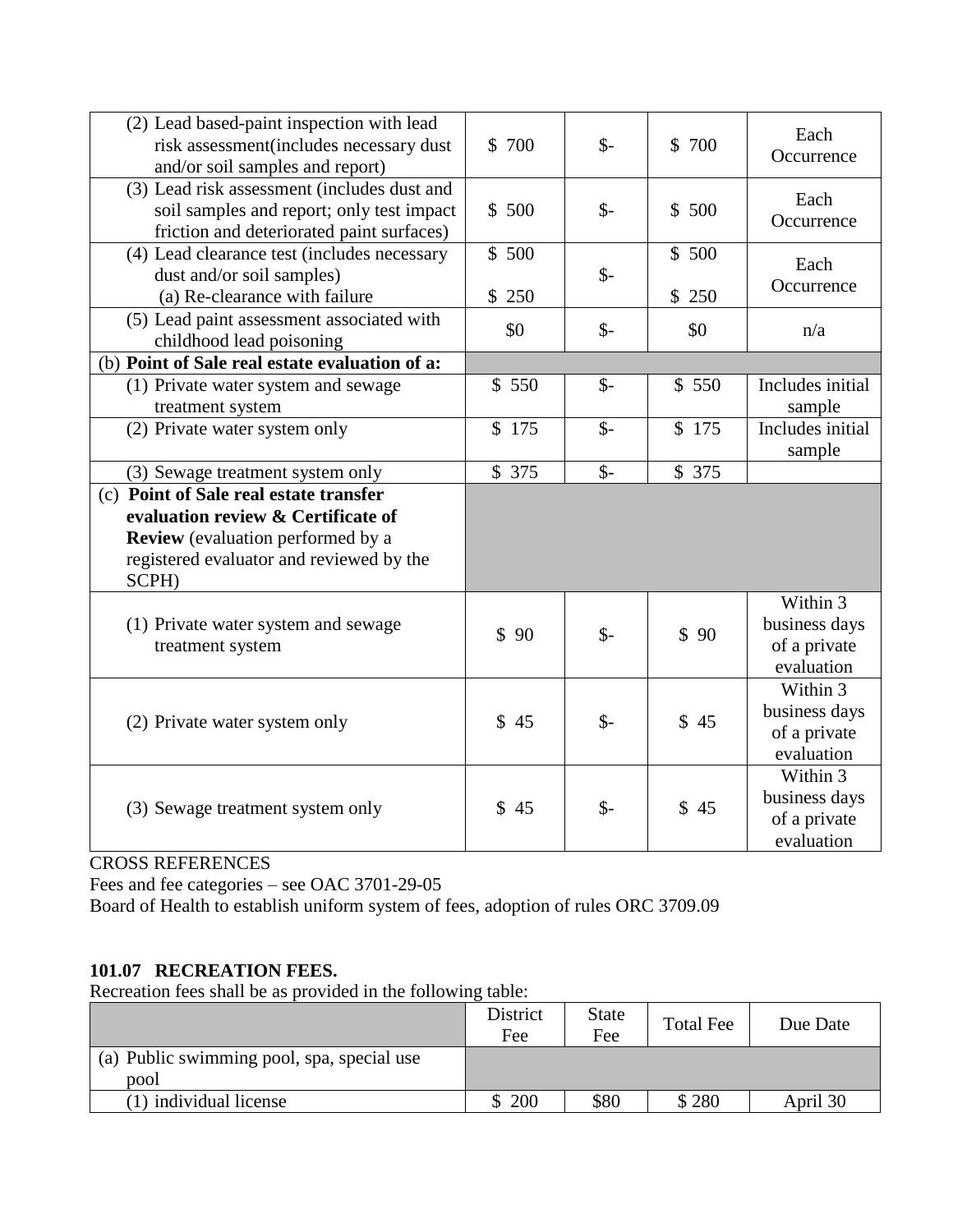| (2) government, tax supported primary or                                      |                        |                 |                           |                                      |
|-------------------------------------------------------------------------------|------------------------|-----------------|---------------------------|--------------------------------------|
| secondary public school license                                               | \$100                  | \$80            | \$180                     | April 30                             |
| (3) each additional license for (a) $(1)$ or $(2)$                            | \$100                  | \$55            | \$155                     | April 30                             |
| (4) late payment penalty                                                      | 25% of<br>district fee | $\frac{1}{2}$   | 25% of<br>district fee    | May 1                                |
| (b) Bathing beach permit                                                      |                        |                 |                           |                                      |
| (1) commercial operation                                                      | \$350                  | $\mathcal{S}$ - | \$350                     | May 31                               |
| (2) government or nonprofit operation                                         | \$175                  | $\frac{2}{2}$   | \$175                     | May 31                               |
| (3) Late payment penalty                                                      | 25% of<br>district fee | $\frac{1}{2}$   | 25% of<br>district fee    | June 1                               |
| (c) Recreational vehicle park, recreation camp,<br>combined park-camp license |                        |                 |                           |                                      |
| $(1)$ 50 or less sites                                                        | \$215                  | \$110           | \$325                     | April 30                             |
| $(2)$ more than 50 sites                                                      | $$215+$                | \$110           | $$325+$                   |                                      |
| each site in excess of 50 sites                                               | \$5 per site           | $\mathcal{S}$ - | \$5 per site              | April 30                             |
| (3) late payment penalty                                                      | 25% of<br>district fee | $\mathcal{S}$ - | $25\%$ of<br>district fee | May 1                                |
| (d) Temporary park-camp license                                               |                        |                 |                           |                                      |
| $(1)$ 50 or less sites                                                        | \$100                  | $\mathcal{S}$ - | \$100                     | Per Single<br>Event                  |
| $(2)$ more than 50 sites                                                      | $$100 +$               | $\mathcal{S}$ - | $$100 +$                  | Per Single                           |
| each site in excess of 50 sites                                               | \$5 per site           |                 | \$5 per site              | Event                                |
| (3) late payment penalty                                                      | 25% of<br>district fee | $\frac{1}{2}$   | 25% of<br>district fee    | If operational<br>before<br>licensed |
| (e) Resident camp permit                                                      |                        |                 |                           |                                      |
| (1) commercial operation                                                      | \$180                  | $\mathsf{\$}$ - | \$180                     | May 1                                |
| (2) government or nonprofit operation                                         | \$<br>90               | $\mathcal{S}$ - | \$<br>90                  | May 1                                |

Bathing beach permit fee - see EHC Ch. 101

Camp permit fee - see EHC Ch. 101 & OAC 3701-25

Cost Methodology - see OAC 3701-36-14

Expanded Camp Rules - see OAC 3701-26-04 through OAC 3701-26-06

Food license fees - see ORC 3717.07, 3717.25, 3717.45, OAC 3701.21.02.2, 901:3-03 & 901:3-04 Nuisance abatement fee - see EHC Resolution 121-92 adopted 8/13/92 *(Resolution 011-19 adopted 4/11/19)*

Public swimming pool, spa, special use pool license fees - see ORC 3749.01 through 3749.09 Recreational vehicle park & recreation camp license fees - see ORC 3729

## **101.08 SEMIPUBLIC SEWAGE DISPOSAL SYSTEM FEES**

Semipublic sewage disposal system inspection fees shall be as provided in the following table:

|  | District<br>Fee | <b>State</b><br>Fee | $\blacksquare$<br>$\mathbf{r}$<br>otal Fee | $\sqrt{ }$<br>Due<br>Date |
|--|-----------------|---------------------|--------------------------------------------|---------------------------|
|--|-----------------|---------------------|--------------------------------------------|---------------------------|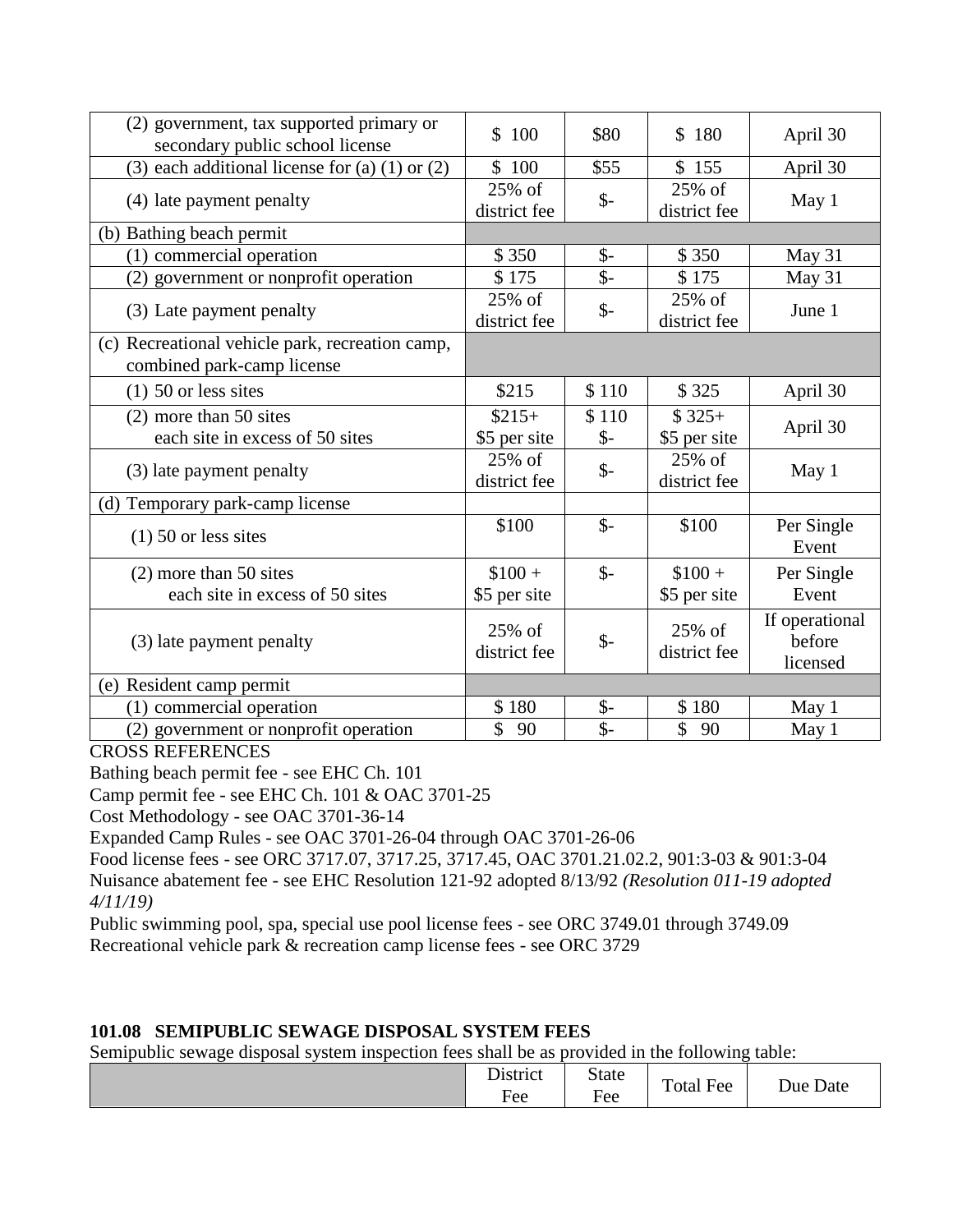| (a) Installation permit  | \$400    | $\mathcal{S}$ | \$400    | Each<br>Occurrence |
|--------------------------|----------|---------------|----------|--------------------|
| (b) Permit to operate    |          |               |          |                    |
| (1) discharging          | \$160    | $S-$          | \$160    | July 1             |
| (2) non-discharging      | \$160    | $\mathcal{S}$ | \$160    | July 1             |
|                          | 25% of   |               | 25% of   |                    |
| (3) late payment penalty | District | $\frac{1}{2}$ | District | July 2             |
|                          | fee      |               | fee      |                    |

Semipublic sewage disposal system fees - see ORC 3709.085 & 3709.09

# **101.09 AIR POLLUTION CONTROL FEES**

Fees collected by SCCGHD's Akron Regional Air Quality Management District shall be as provided in the following table:

### **EMISSION UNIT PERMIT PROCESSING AND/OR INSPECTION FEES**:

Actual emission for the facility is defined as the amount of air emissions as reported to the Ohio EPA via the Fee Emission Report, including fugitive emissions. If the Fee Emission Report is not submitted to the Ohio EPA in time for this mailing, the local fee will default to the maximum of the category the permit is subject to be changed, unless the actual emissions can be identified prior to October 1 of each year.

Tax supported facilities in categories (b) through (f) and (h) are exempted from fees.

|    |                                                                               | Fee                | <b>Due Date</b> |
|----|-------------------------------------------------------------------------------|--------------------|-----------------|
|    | (a) Title V facility with actual annual emissions of:                         |                    | August 1        |
| 1) | Up to 10 tons                                                                 | \$ 750             |                 |
| 2) | More than 10 tons through 25 tons                                             | \$1500             |                 |
| 3) | More than 25 tons through 50 tons                                             | \$3000             |                 |
| 4) | More than 50 tons                                                             | \$6000             |                 |
|    | (b) FEPTIO facility with actual annual emissions of:                          |                    | August 1        |
| 1) | Up to 10 tons                                                                 | 500<br>S.          |                 |
| 2) | More than 10 tons through 25 tons                                             | 800<br>S.          |                 |
| 3) | More than 25 tons through 50 tons                                             | \$1100             |                 |
| 4) | More than 50 tons                                                             | \$1400             |                 |
|    |                                                                               |                    |                 |
|    | (c) PBR facility (per site, except for facilities subject to (f) below) Note: |                    | August 1        |
|    | Entities that operate multiple back-up power generators will be charged       | $\mathbb{S}$<br>50 |                 |
|    | a maximum of \$800                                                            |                    |                 |
|    | (d) Other facilities with actual emissions of:                                |                    | August 1        |
|    | 1) Up to $10$ tons                                                            | 125<br>S           |                 |
|    | More than 10 tons through 25 tons<br>2)                                       | 250                |                 |
|    | More than 25 tons through 50 tons<br>3)                                       | 450                |                 |
|    | More than 50 tons<br>4)                                                       | 850                |                 |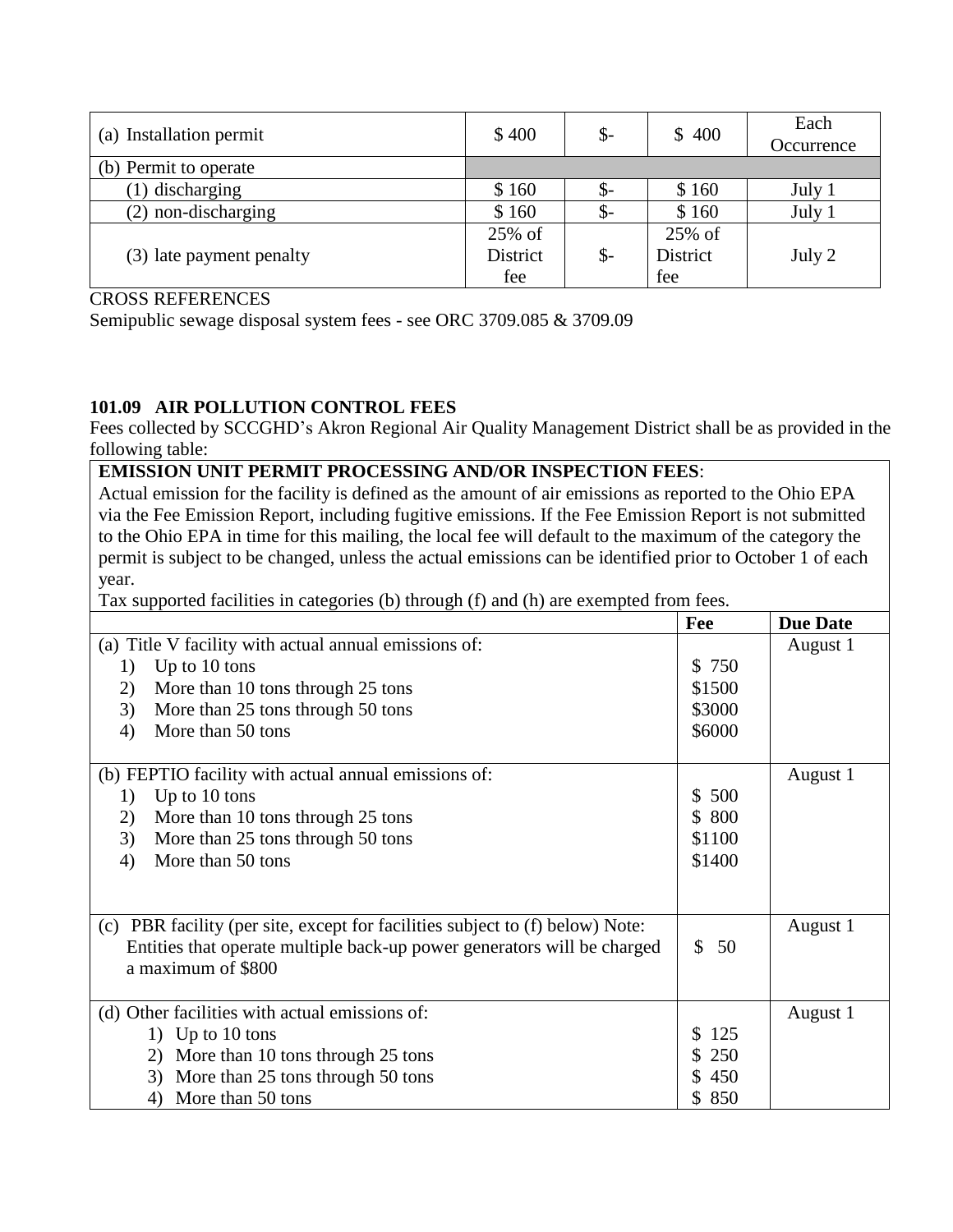| (e) Dry Cleaners                                                                     | \$150            | August 1                  |
|--------------------------------------------------------------------------------------|------------------|---------------------------|
| (f) Gas dispensing facility with Stage I vapor control recovery system (per<br>site) | 100<br>S.        | August 1                  |
| (g) Late payment penalty                                                             | $25\%$ of<br>fee | September<br>15           |
| (h) Open Burning fees<br>The fee for processing open burning permit requests         | \$50             | Each<br><i>Occurrence</i> |

Board of Health to establish uniform system of fees, adoption of rules ORC 3709.09

# **101.10 NUISANCE ABATEMENT FEE**

|                                                                                                                                                                                                                                                                                                                                                 | District<br>Fee | <b>State</b><br>Fee | <b>Total Fee</b> | Due Date           |
|-------------------------------------------------------------------------------------------------------------------------------------------------------------------------------------------------------------------------------------------------------------------------------------------------------------------------------------------------|-----------------|---------------------|------------------|--------------------|
| Administrative charge each time Board of<br>Health funds are ordered to be used for repair or<br>replacement of malfunctioning home sewage;<br>abandoning of malfunctioning home sewage<br>systems; connection to available public sewer<br>system; demolition of building $(s)$ ; or similar<br>condition to be abated by the Board of Health. | \$500           | $\mathcal{S}$ -     | \$500            | Each<br>Occurrence |

CROSS REFERENCES

Household sewage system installer registration fees - see EHC Ch. 101

Household sewage system permit fees - see EHC CH. 101

Nuisance abatement fee - see EHC Resolution 121-92 adopted 8/13/92 *(Resolution 011-19 adopted 4/11/19)*

# **101.11 TATTOO / BODY PIERCING APPROVAL FEES.**

Fees for businesses that perform tattooing or body piercing procedures shall be as provided in the following table:

|                                       | District<br>Fee     | <b>State</b><br>Fee | Total<br>Fee | Due Date               |
|---------------------------------------|---------------------|---------------------|--------------|------------------------|
| (a) Initial approval for              |                     |                     |              |                        |
| (1) tattooing services                | 400<br>$\mathbb{S}$ | $\mathcal{S}$ -     | \$400        | <b>Each Occurrence</b> |
| (2) body piercing                     | 400<br>\$           | $\mathcal{S}$ -     | \$400        | Each Occurrence        |
| (3) combined services                 | 400<br>\$           | $\mathbb{S}^-$      | 400<br>S.    | <b>Each Occurrence</b> |
| (4) time-limited for a specific event | \$<br>80            | $\mathcal{S}$ -     | \$<br>- 80   | Each Occurrence        |
| (b) Approval renewal                  |                     |                     |              |                        |
| (1) tattooing services                | 300<br>\$           | $\mathbb{S}^-$      | 300<br>\$    | December 31            |
| (2) body piercing                     | 300<br>S.           | $\mathcal{S}$ -     | \$300        | December 31            |
| (3) combined services                 | 300<br>\$           | $\mathcal{S}$ -     | 300<br>S.    | December 31            |